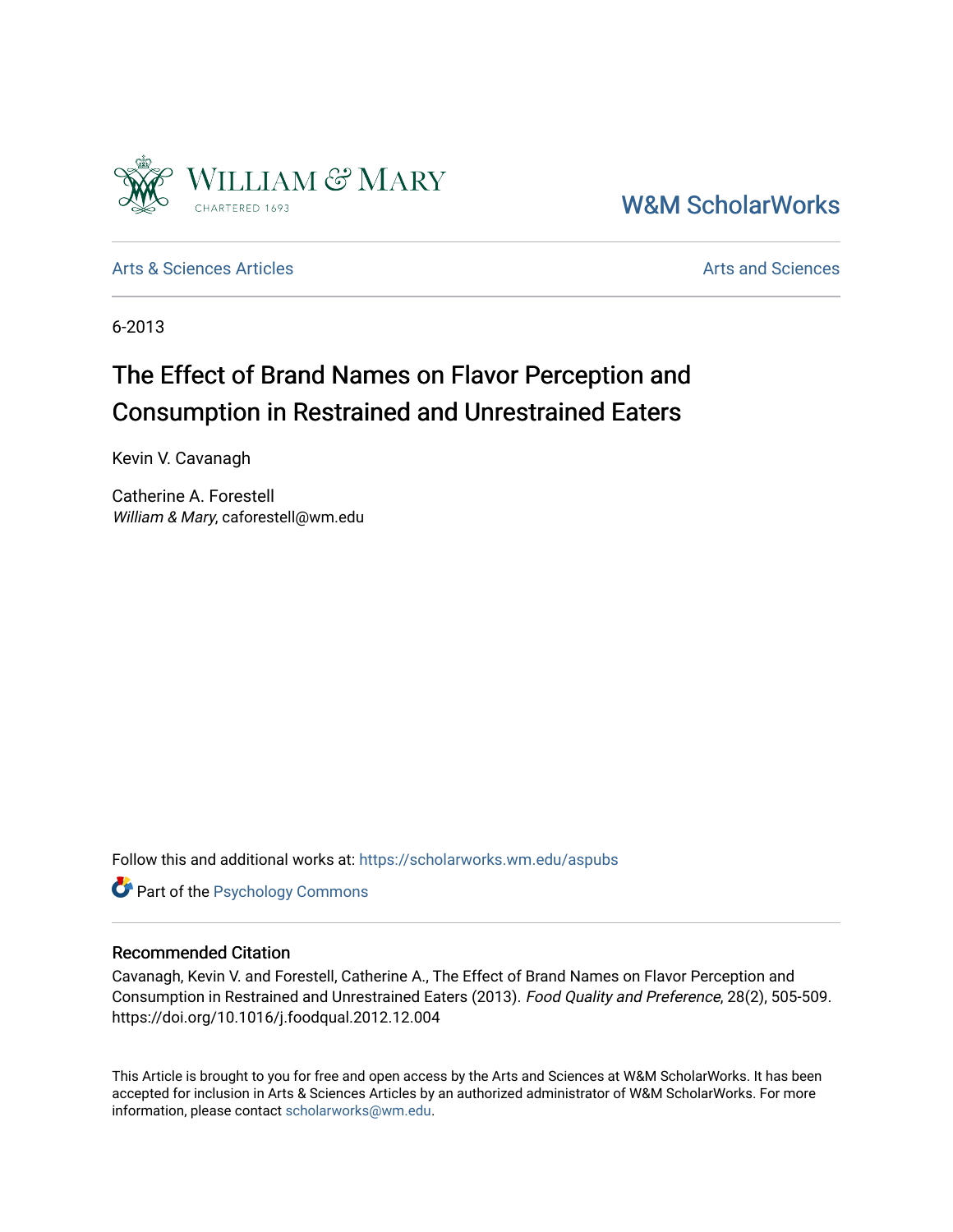Food **Quality** and Preference

Food Quality and Preference xxx (2013) xxx–xxx

Contents lists available at SciVerse ScienceDirect



Food Quality and Preference

journal homepage: www.elsevier.com/locate/foodqual

Please cite this article in press as: Cavanagh, K. V., & Forestell, C. A. The effect of brand names on flavor perception and consumption in restrained and

## The effect of brand names on flavor perception and consumption in restrained and unrestrained eaters

#### Kevin V. Cavanagh, Catherine A. Forestell<sup>\*</sup> 4 01

5 Department of Psychology, College of William & Mary, Williamsburg, VA, USA

#### article info

9 2 1

6 7

1

10 Article history:<br>11 Received 20 A

11 Received 20 August 2012<br>12 Received in revised form 12 Received in revised form 11 December 2012

13 Accepted 20 December 2012<br>14 Available opline xxxx

- 14 Available online xxxx
- 
- 15 Keywords:<br>16 Brands
- 
- 16 Brands<br>17 Restrai 17 Restrained eating<br>18 Flavor perception
- Flavor perception
- 19 Food choice motivation 20

#### **ABSTRACT**

In an increasingly obesogenic food environment, making healthful food decisions can be difficult. Because 22 consumers are often bombarded with excessive information about foods they often rely on simple heu- 23 ristics to decide whether to purchase or consume a food. In the present study we tested females who 24 were either restrained ( $n = 33$ ) or unrestrained ( $n = 33$ ) to determine whether their sensory perception 25 and intake of a food would be affected by brand information. Participants were provided with in an ad 26 libitum snack of cookies which was labeled with a brand typically associated with healthful snacks or 27 a brand associated with unhealthful snacks. Results indicated that all participants rated the cookies with 28 the healthful brand label as more satisfying and as having a better taste and flavor. Furthermore, 29 restrained eaters consumed more of the healthful brand than the unhealthful brand, whereas unre- 30 strained eaters' consumption did not differ. Thus it appears that food-related beliefs do influence con- 31 sumers' intake, especially that of restrained eaters. Further research is warranted to investigate these 32 beliefs in order to improve recommendations for healthful eating in a society facing an increased prev- 33 alence of overeating and obesity. 34

© 2012 Elsevier Ltd. All rights reserved. 35

36

#### 37<br>38 1. Introduction

 In an increasingly obesogenic environment, health care profes- sionals encourage individuals to make healthier decisions about the types and amount of foods they consume (Faith, Fontaine, Baskin, & Allison, 2007; Goldberg & Gunasti, 2007; Howlett, Burton, & Kozup, 2008). However, while previous research suggests that most adults are capable of identifying healthful foods (Carels, Harper, & Konrad, 2006; Carels, Konrad, & Harper, 2007; Oakes & Slotterback, 2001), other factors such as palatability, price, and con- venience often interfere with consumption of these foods (Steptoe, Pollard, & Wardle, 1995).

 Daily food choice decisions are made more complex by market- ers' attempts to persuade consumers to purchase their particular brand over their competitors. Misleading claims such as ''low fat'', ''whole grain'' or strategically placed pictures or labels on packaging may affect consumers' food choices (Aaron, Mela, & Evans, 1994; Goerlitz & Delwiche 2004; Kahkonen & Tuorila, 1998; Lee, Frederick, & Ariely, 2006; Olson & Dover, 1978; Silver- glade & Heller, 2010; Wansink, Park, Sonka, & Morganosky 2000; Wansink, van Ittersum, & Painter 2005; Wardle & Solomons,

unrestrained eaters. Food Quality and Preference (2013), http://dx.doi.org/10.1016/j.foodqual.2012.12.004

0950-3293/\$ - see front matter © 2012 Elsevier Ltd. All rights reserved. http://dx.doi.org/10.1016/j.foodqual.2012.12.004

1994). In one such study, participants who ate a nutrition bar that 58 indicated that it contained soy on the package described the taste 59 as ''more grainy, less flavorful, and as having a strong aftertaste'' 60 compared to those who ate an identical nutrition bar without such 61 a label (Wansink et al., 2000). 62

Messages displayed on product packaging become associated 63 with the larger brand image which serves to differentiate products 64 (Aaker 1991, 1996). In this manner, brand identities are estab- 65 lished that provide a sense of purpose and meaning to a targeted 66 group of consumers. Indeed, a well-communicated brand image 67 plays an important role in affecting consumers' product percep- 68 tions (Park, Jaworski, & MacInnis, 1986) and loyalty (Hartley, 69 1992; Kressmann et al., 2006). This was shown in an early study 70 conducted by Makens (1965) which demonstrated that consumers, 71 who were presented with the same brand of turkey, indicated that  $72$ it tasted better if it was branded as a local, well-recognized brand 73 name than an unfamiliar brand name.

Similarly, Hartley (1992) provides an example of the powerful 75 effect that brands can have on consumers' purchasing behavior 76  $\frac{1}{2}$  by in his discussion of Coca Cola's failed attempt to introduce a 77 newer, improved version of Coke into the market in 1985. When 78 consumers tasted Classic Coke<sup>®</sup> and "New Coke<sup>®</sup>" in a blind 79 taste-test, they rated New  $\overline{Coke}^*$  as better tasting than Classic 80 Coke<sup>®</sup>. Yet when New Coke<sup>®</sup> was officially launched into the mar-<br>81 ket, consumers rejected the product because it tasted and looked 82 different than the cola previously represented by the brand name, 83 to which they had become loyal. 84

<sup>⇑</sup> Corresponding author. Address: Department of Psychology, The College of William & Mary, P.O. Box 8795, Williamsburg, VA 23187-8795, USA. Tel.: +1 757 221 3892; fax: +1 757 221 3896.

E-mail address: caforestell@wm.edu (C.A. Forestell).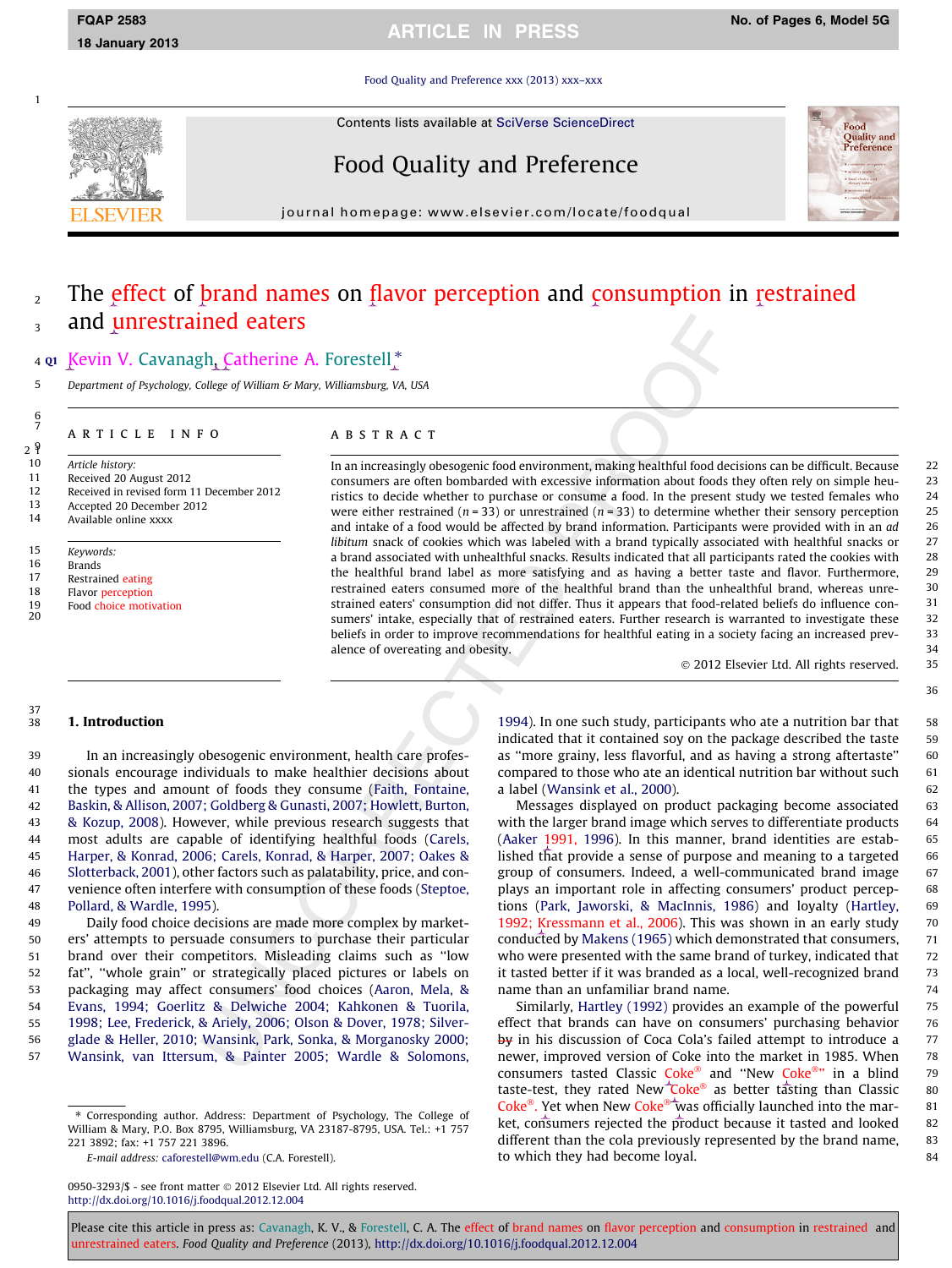18 January 2013

2 K.V. Cavanagh, C.A. Forestell / Food Quality and Preference xxx (2013) xxx–xxx

 How brand name products affect restrained eaters; i.e., those who cognitively restrict their intake of certain foods in order to maintain or control their weight (Fedoroff, Polivy, & Herman, 1997), is not clear. To date, research has focused instead on how the physical characteristics (i.e., ingredients) of foods and package size affect restrained eaters' acceptance. For example, Scott, Now- lis, Mandel, and Morales (2008) found that restrained eaters con- sume more calories when they eat small foods in small packages, relative to large foods in large packages, presumably because they associate smaller foods and packages with dieting. However, Prov- encher, Polivy, and Herman (2009) found that restrained eaters' consumption was not differentially affected by health information. In this study participants were exposed to cookies (presented without a brand name) that were verbally described as consisting of natural, healthy ingredients or unnatural, unhealthy ingredients. They found that all participants, regardless of their restraint classi- fication, consumed significantly more of the cookies described with ''healthful'' ingredients compared to those with ''unhealthful'' ingredients. Similarly, Aaron et al. (1994) failed to find a difference between restrained and unrestrained eaters' perceptions or con-sumption of foods labeled as ''high fat'' and ''low fat''.

106 Given the apparent power that brands have on liking and con- sumption of foods in general (as demonstrated by Hartley, 1992; Makens, 1965), the goal of the present study was to extend this re- search to determine whether restrained eaters would differentially respond to brands that are typically associated with healthful ver- sus unhealthful foods. To this end, restrained and unrestrained eat- ers were invited to participate in a taste-test in which they were offered a snack in the form of cookies. However, rather than pro- viding a verbal description of their ingredients (as in Provencher et al., 2009), the cookies were labeled with one of two brand names; either one that is typically associated with healthful snack foods, or one that is commonly associated with unhealthful snack foods. We hypothesized that restrained eaters may be more likely than unrestrained eaters to fall prey to the heuristic that foods 120 associated with healthy brands are less caloric than those associ- ated with unhealthful brands and therefore would be more likely to over-consume the snack.

#### 123 2. Materials and method

#### 124 2.1. Participants

125 Ninety nine undergraduate women between 18 and 23 years participated for course credit during January and February of 127 2012. They were recruited through their introductory psychology course at a medium-sized liberal arts college and received course credit for their participation. All procedures were approved by the school's Protection of Human Subjects Committee, and written informed consent was obtained from each participant.

#### 132 2.2. Design

133 This study used a  $2 \times 2$  between-subjects design with brand 134 name (healthful vs. unhealthful) and dieting restraint (restrained 135 vs. unrestrained) as independent variables.

 Participants participated in a ''taste-test'' in which they con- sumed and rated cookies in terms of their flavor and palatability. Half were told that the cookies were made by a brand that is typ-139 ically associated with healthful eating (i.e., Kashi<sup>®</sup>), whereas the remaining participants were told the cookies were made by a 141 brand not associated with healthful eating (Nabisco<sup>®</sup>).

142 2.2.1. Test stimuli

143 2.2.1.1. Cookies. Each participant was given three soft-baked, oat-144 meal dark chocolate Kashi<sup>®</sup> cookies, each of which was broken in half. One cookie (30 g) was considered one serving size and con- $145$ tained 130 calories. These cookies were chosen because they are 146 ambiguous in that they have ingredients that are associated with 147 a healthy lifestyle (e.g., whole grains) as well as ingredients that 148 are typically associated with unhealthy eating (e.g., chocolate 149 chips). Based on pilot testing conducted in the form of an online 150 questionnaire with a sample of 28 undergraduate psychology stu- 151 dents, approximately 92% students were familiar with these 152 brands (91.0% for Kashi<sup>®</sup>, 93.0% for Nabisco<sup>®</sup>) and most considered 153 Kashi<sup>®</sup> to be healthy (92.6%) and Nabisco<sup>®</sup> to be unhealthy (92.9%).  $154$ 

#### 2.2.2. Questionnaires 155

In addition to collecting demographic information (e.g., age and 156 race) for all participants, several other questionnaires were admin- 157 istered and are described below. 158

2.2.2.1. Taste-test questionnaire. A taste-testing questionnaire was 159 created based on formatting (Sepple & Read, 1989) and validation 160 (Parker, Sturm, MacIntosh, & Feinle, 2004) of the Visual Analog 161 Scale (VAS) methodology. Using a 50 mm VAS scale, participants 162 rated qualities of the cookies; i.e., sweetness, bitterness, saltiness, 163 sourness, crunchiness. The questionnaire also included 7-point lik-<br>164 ert-scale questions  $(1 -$ Strongly Dislike,  $7 -$ Strongly Like) such as 165 ''How much do you like the taste/odor/flavor of this snack?''; ''How 166 much did you like consuming these cookies as a snack food?" 167 (Satisfaction), and ''How would you rate the snack overall?'' (Over- 168 all rating). Participants were asked to complete this questionnaire 169 as they were sampling the cookies. The logo for Kashi or Nabisco 170 was displayed at the top of the questionnaire depending on the 171 group to which the participant was assigned. The same to which the participant was assigned.

2.2.2.2. Three-factor eating questionnaire (TFEQ). All participants 173 completed the three-factor eating questionnaire/eating inventory 174 (Stunkard & Messick, 1985). This questionnaire contains subscales 175 for cognitive dietary restraint (the degree to which individuals cog- 176 nitively restrain their food intake in order to lose or maintain their 177 weight), disinhibition (the extent to which an individual perceives 178 that their control of food intake diminishes in response to factors 179 such as preloads of food and dysphoric emotions), and susceptibil-<br>180 ity to hunger. Internal consistency ( $\alpha$  = .90) and test-retest reliabil- 181 ity  $(r = .91)$  have been shown to be adequate for this measure. 182 Because this questionnaire is scored on a dichotomous scale, we 183 calculated Kuder–Richardson Formula 20 (KR-20) for each of the 184 subscales for the current sample. These analyses revealed 185 acceptable levels of internal consistency for cognitive restraint 186  $(KR-20 = 0.86)$ , disinhibition  $(KR-20 = 0.79)$ , and susceptibility to 187 hunger (KR-20 = 0.75). Consistent with Stunkard and Messick 188 (1985), cut-off scores were used to separate participants into 189 dichotomous categories. Participants with restraint scores higher 190 than 11 were classified as restrained eaters. The many states of the 191

2.2.2.3. Brand engagement in self-concept scale (BESC). All partici-<br>192 pants completed an 8-item scale that measured consumer's general 193 engagement with brands (Sprott, Czellar, & Spangenberg, 2009). A 194 sample question from this scale would be: "I feel as if I have a close 195 personal connection with the brands I most prefer.'' Measures for 196 this scale are taken on a 7-point scale ranging from  $1 =$  Strongly 197 Disagree to 7 = Strongly Agree. Sprott et al. (2009) showed that this 198 scale has adequate internal consistency ( $\alpha$  = .86). For the current 199 sample, Chronbach's  $\alpha$  was .93.  $\overline{a}$  and  $\alpha$  and  $\alpha$  and  $\alpha$  and  $\alpha$  and  $\alpha$  and  $\alpha$  and  $\alpha$  and  $\alpha$  and  $\alpha$  and  $\alpha$  and  $\alpha$  and  $\alpha$  and  $\alpha$  and  $\alpha$  and  $\alpha$  and  $\alpha$  and  $\alpha$  and  $\alpha$  and  $\alpha$  and  $\alpha$ 

2.3. Procedure 201

Participants were tested individually and randomly assigned to 202 one of the two brand conditions before they arrived at the labora- 203 tory. Upon arrival, they were told that the purpose of the study was 204

Please cite this article in press as: Cavanagh, K. V., & Forestell, C. A. The effect of brand names on flavor perception and consumption in restrained and unrestrained eaters. Food Quality and Preference (2013), http://dx.doi.org/10.1016/j.foodqual.2012.12.004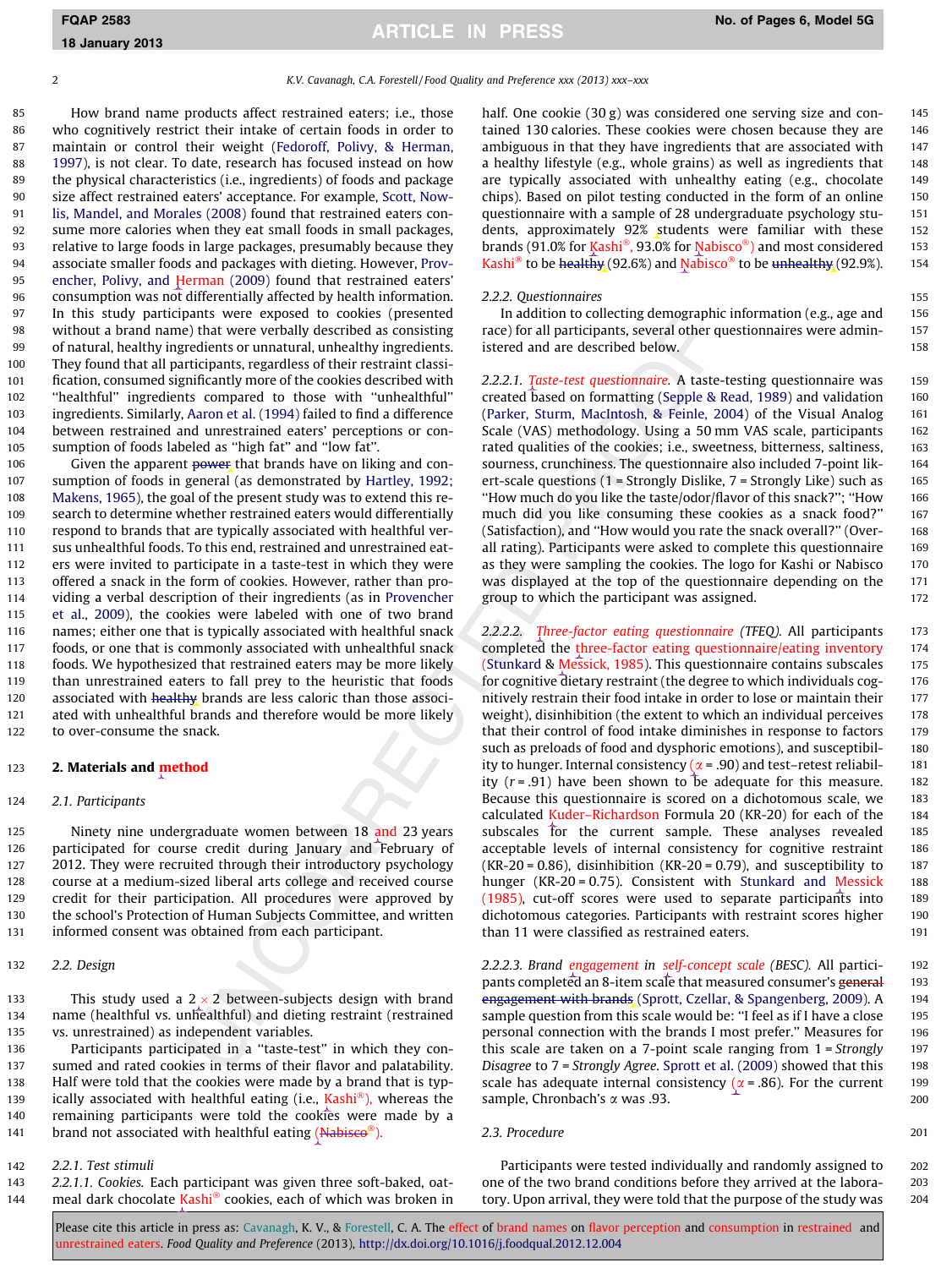### FQAP 2583 No. of Pages 6, Model 5G

K.V. Cavanagh, C.A. Forestell / Food Quality and Preference xxx (2013) xxx–xxx 33

 to examine taste-perceptions in snack foods popular among college students and that they would be given 10 min to taste and rate 207 cookies made by Kashi<sup>®</sup> (Kashi Condition) or Nabisco<sup>®</sup> (Nabisco Condition). Participants were told that they could eat as much or as little as they wanted, and to answer all questions as accurately as possible on the questionnaire. After completion of informed 211 consent, the experimenter left the room for 10 min. When the experimenter returned, the uneaten cookies were collected. Cook- ies were weighed before and after each session to measure consumption.

 Participants were then seated in front of a computer to complete further questionnaires using Qualtrics survey software (Qualtrics Labs Inc., Provo, UT) which included questions that asked about their demographics, as well as a question that asked ''What brand 219 of cookies did you eat today?" with four options (Kashi®, Nabisco®,  $\&$  two distracters), which served as a manipulation check to ensure participants' awareness of the brand. Participants then completed the validated questionnaires described above. Upon completion of the online questionnaires, the experimenter weighed each par- ticipant and measured their height. Participants were then fully de- briefed and asked not to share information about the study with other students who may take the study before leaving.

#### 227 3. Results

#### 228 3.1. Participant characteristics

229 Of the 99 participants recruited, nine participants were ex-230 cluded because they suspected the study was evaluating brands 231 on food consumption ( $n = 2$ ), did not complete the online question-232 naire  $(n = 1)$ , or failed the aforementioned manipulation check of 233 Condition ( $n = 6$ ). Additionally, participants were removed if they 234 incorrectly evaluated the healthfulness of the brands used in the 235 study. For example, participants who rated Nabisco<sup>®</sup> as more 236 healthful than Kashi<sup>®</sup> or Kashi® as less unhealthful than Nabisco<sup>®</sup> 237 were removed from analysis ( $n = 24$ ). These participants were re-238 moved because the goal of the manipulation was for participants 239 to associate Kashi<sup>®</sup> with healthful snacks and Nabisco<sup>®</sup> with 240 unhealthful snacks.

 Of the 66 remaining participants, fifty two participants (78.8%) were Caucasian, seven were African-American (10.6%), and seven were Asian (10.6%). As shown in Table A.1 there were no differ- ences between the groups' age, BMI, disinhibition, susceptibility 245 to hunger, time since last ate, or overall brand loyalty (all  $p$  values  $> 0.05$ ). However, the restrained eaters' restraint scores were signif-247 icantly higher than those of the unrestrained eaters,  $F(1, 64) =$  $46.00, p < .001$ .



Fig. A.1. Mean Likert score ratings of the cookie which were labeled as either Kashi (black bars) or Nabisco (grey bars). Error bars depict standard error of the mean,  $*$ *p* < 0.05.

#### 3.2. Taste perception 249

Participant's ratings of the cookies sampled were analyzed by 250 Condition and Restraint group using separate Fig. A.1 mixed two-  $Q2$  251 way Analyses of Variance (ANOVA) for all the variables measured 252 with the VAS (e.g., sweetness, crunchiness) and the likert scales 253 (e.g., visual appeal, flavor, overall rating, and how much they en- 254 joyed the cookies). For this and all subsequent analyses, IBM SPSS 255 statistics for windows, Version 19.0 (IBM Corp., 2010) was used. 256 These analyses revealed that there was no effect of Condition on 257 any of the variables measured with the VAS scale. Similarly, Condi- 258 tion did not affect ratings of visual appeal,  $t(64) = 0.14$ , ns, or smell, 259  $t$  (64) = 1.19, ns. However, these analyses revealed a main effect of 260 Condition for taste t  $(64) = 4.01$ ,  $p < .001$ , flavor t  $(64) = 3.90$ , 261  $p < .001$ , overall rating  $t$  (64) = 3.05,  $p < .01$ , and satisfaction  $t$  262  $(64) = 3.97$ ,  $p < .001$ , with participants in the Kashi Condition rating 263 the cookies higher on all of these dimensions then those in the 264 Nabisco Condition. 265

#### 3.3. Food consumption 266

In order to examine how brand names affected food consump- 267 tion, a 2-way mixed Analysis of Covariance (ANCOVA) with Condi- 268 tion and Restraint group as the independent variables, the amount 269 of cookies consumed as the dependent variable, and flavor and 270 time since last ate as covariates. Flavor was included as a covariate 271 because individuals in the Kashi condition may have consumed 272 more cookies simply because they thought the product tasted bet-<br>273 ter. Time since late ate was included as a covariate in order to con- 274

#### Table A.1

Descriptive characteristics of the sample in each experimental condition (Mean ± SE).

|                                         | Group Kashi                  |                                | Group Nabisco                |                                |
|-----------------------------------------|------------------------------|--------------------------------|------------------------------|--------------------------------|
|                                         | Restrained eaters $(N = 16)$ | Unrestrained eaters $(N = 22)$ | Restrained eaters $(N = 18)$ | Unrestrained eaters $(N = 10)$ |
| Age (years)                             | $18.60 \pm 0.21$             | $19.00 \pm 0.23$               | $18.67 \pm 0.16$             | $18.90 \pm 0.38$               |
| BMI $\left(\frac{kg}{m^2}\right)$       | $24.16 \pm 1.29$             | $21.58 \pm 0.73$               | $25.31 \pm 0.95$             | $24.70 \pm 1.24$               |
| Three factor eating questionnaire       |                              |                                |                              |                                |
| Restraint (range: $1-21$ ) <sup>*</sup> | $14.27 \pm 0.77$             | $6.64 \pm 0.63$                | $15.17 \pm 0.65$             | $5.90 \pm 0.86$                |
| Disinhibition (range: $1-18$ )          | $6.87 \pm 1.00$              | $5.82 \pm 0.59$                | $7.44 \pm 0.90$              | $4.40 \pm 0.62$                |
| Hunger susceptibility (range: 1-14)     | $6.33 \pm 0.80$              | $7.00 \pm 0.71$                | $5.30 \pm 0.72$              | $5.88 \pm 0.52$                |
| Time since late ate (h)                 | $4.33 \pm 0.46$              | $5.32 \pm 1.07$                | $4.86 \pm 1.11$              | $4.85 \pm 0.95$                |
| Overall brand loyalty (range: 1–7)      | $2.22 \pm 0.24$              | $3.00 \pm 0.30$                | $2.09 \pm 0.26$              | $2.22 \pm 0.34$                |

Restraint scores significantly larger for Restrained eaters compared to Unrestrained eaters in the Kashi and Nabisco groups ( $p < 0.05$ ).

Please cite this article in press as: Cavanagh, K. V., & Forestell, C. A. The effect of brand names on flavor perception and consumption in restrained and unrestrained eaters. Food Quality and Preference (2013), http://dx.doi.org/10.1016/j.foodqual.2012.12.004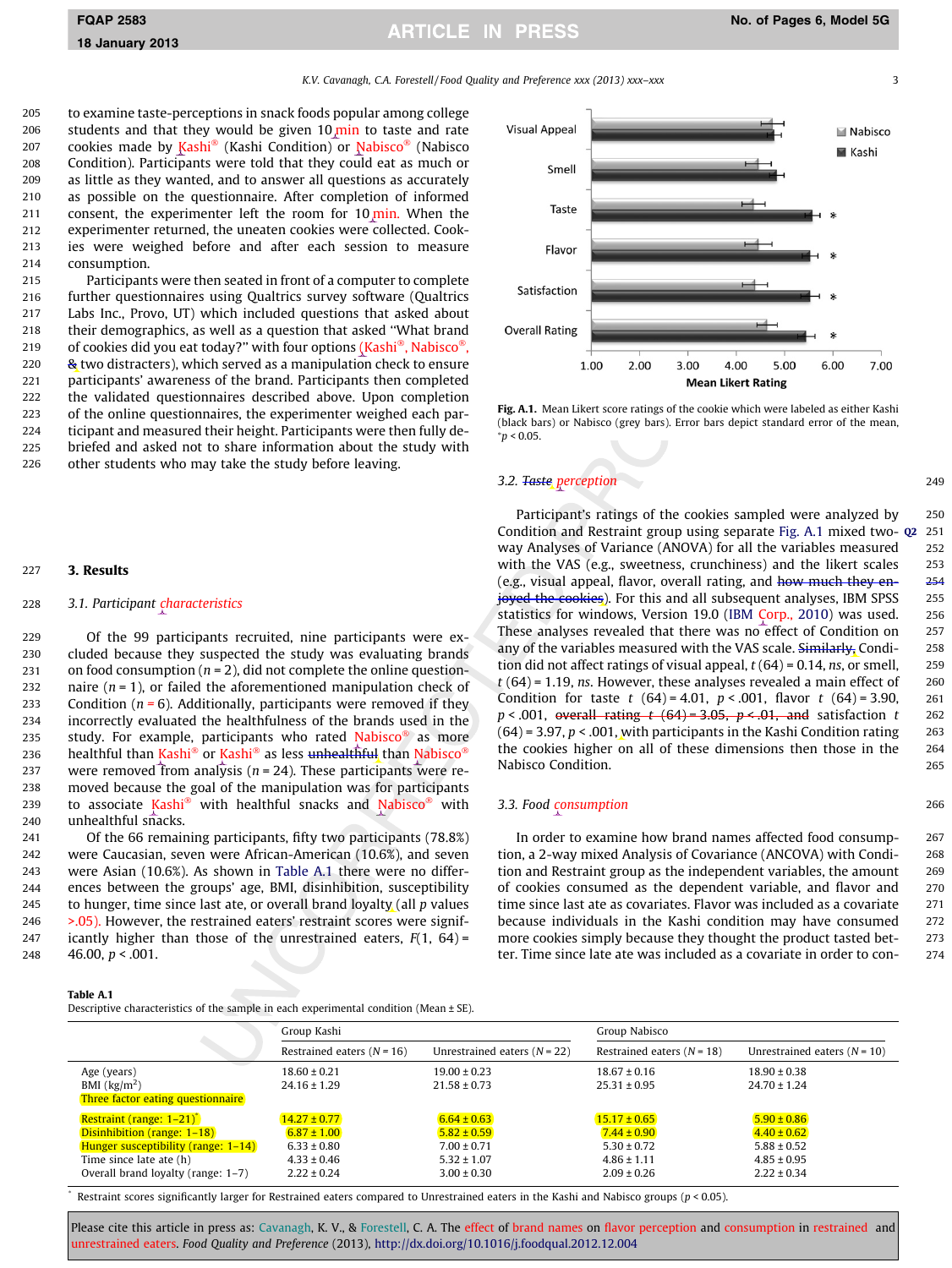## FQAP 2583 No. of Pages 6, Model 5G

4 K.V. Cavanagh, C.A. Forestell / Food Quality and Preference xxx (2013) xxx–xxx



Fig. B.1. Total Calories Consumed as a function of Restraint Group and whether the cookies were labeled as Kashi (black bars) or Nabisco (grey bars). Error bars depict standard error of the mean,  $p < 0.05$ .

 trol for the inherent variability in participants' level of hunger. While all participants complied in that they did not eat for two hours before the session, several participants indicated they had not eaten since the night before.

279 As shown in Fig. B.1, these analyses revealed a main effect of 280 Condition;  $F(1, 64) = 9.74$ ,  $p < .005$ ,  $p2 = .136$  and an interaction be-281 tween Condition and Restraint group;  $F(1, 64) = 4.17$ ,  $p < .05$ ,  $\eta$ 2 = .063. Simple main effects analyses revealed that for restrained 283 eaters, those in the Kashi Condition consumed more than those in 284 the Nabisco Condition;  $t$  (31) = 3.68,  $p < .01$ , whereas the unre-285 strained eaters did not differ in their consumption of the two 286 brands  $t(31) = 0.76$ , ns.

#### 287 4. Discussion

 The results of the current study demonstrate that brand names influence flavor perception and predict food intake. Participants rated the food with the healthful label as having a better taste and flavor. Similar to Provencher et al. (2009), participants con- sumed more of the food that was associated with a healthful brand than they did of the same food that was associated with unhealth- ful brand. However, in contrast to Provencher et al. (2009), this main effect was qualified by a significant interaction, in that re- strained eaters ate more of the cookies if they were associated with a healthful brand than an unhealthful brand. No such differences were observed for unrestrained eaters who are less concerned about losing or maintaining their weight. These results further sup- port the sensory-normative distinction theory proposed by Her- man and Polivy (2008) in that restrained eaters in the current study were more influenced by the sensory cues provided by the brand logo. This study is the first to report differential consump- tion between restrained and unrestrained eaters as a function of branding.

 Given that restrained, but not unrestrained eaters, consumed more of the healthful than the unhealthful brand it is possible that participants mistakenly assumed that the healthful brand was less caloric. Because unrestrained eaters do not focus on caloric content of foods, their consumption was not significantly affected by this heuristic. However, for restrained eaters, who strive to limit their caloric intake, the heuristic that healthful foods are less calorically dense may have led to overconsumption of the cookies. If re- strained eaters typically follow this heuristic when caloric infor- mation is not available, this may contribute to their inability to control their intake and lose weight, especially if they fail to compensate for these additional calories in later meals. Future research 317 should further examine whether this branding effect extends to 318 other foods items; that is, how would restrained eaters respond 319 to a range of healthful, yet caloric foods (such as avocados or nuts) 320 relative to less healthful, equally caloric foods. Moreover, it would 321 be interesting to determine whether restrained eaters' intake is af-<br>322 fected by brands to the same degree when caloric information is 323 additionally available. **324** 

Although the current study closely followed the procedures of 325 Provencher et al. (2009), there were differences between these 326 studies that may help to explain our disparate results. While Prov- 327 encher et al. (2009) provided a verbal description of the ingredients 328 in the cookies that was either healthful or unhealthful, the present 329 study provided participants merely with one of two brand names 330 and logos that are typically associated with healthful or unhealth- 331 ful snacks. Given the strong image that brands can project, it is pos-<br>332 sible that participants' behavior was affected more by learning 333 about the brand of the cookie than by its ingredients. Furthermore, 334 the presentation of a logo may have triggered an even stronger 335 connection with the brand than presentation of the brand name 336 alone, as previous research has shown that pictures have more di- 337 rect access to semantic information than words (De Houwer & Her- 338 mans, 1994; Huijding & de Jong, 2005). It is also worth noting that 339 while Provencher et al. 2009 used the Restraint Scale (Herman & 340 Polivy, 1980), the TFEQ was used to measure restraint in the cur-<br>341 rent study. Although these scales overlap considerably (as dis- 342 cussed in Craighead & Smith, 2011), it is possible that the use of 343 different restraint scales explain the disparate results reported in 344 these studies. 345

In the present study almost 25% of the participants were ex- 346 cluded from the final sample because they failed the manipulation 347 check in which they were asked which of the two brands was more 348 healthful. Given the high percentage of participants who rated 349  $Kashi<sup>®</sup>$  as healthy and Nabisco<sup>®</sup> as unhealthy in the pilot test, it 350 was surprising that so many participants rated Kashi<sup>®</sup> as less  $351$ healthy than Nabisco<sup>®</sup>. It is possible that these inconsistencies re-<br>352 sulted from differences between the questions in the pilot test and 353 the study. Whereas, the pilot test required participants to rate 354 brands on a dichotomous scale (e.g. healthful or unhealthful), the 355 questions in the main study required participants to rate the 356 healthfulness of Nabisco<sup>®</sup> and Kashi<sup>®</sup> cookies on 7-point likert  $357$ scales. Second, participants in the study answered these questions 358 after the "taste test", which may have swayed their responses.  $A = 359$ further limitation of the present study was that we recruited only 360 female undergraduates, whose average BMI was within or close to 361 the overweight range. Therefore more research needs to be con- 362 ducted to establish the generality of the findings reported herein. 363

Despite the limitations of this study, the findings continue to 364 build on an existing body of literature that demonstrates re- 365 strained eaters' vulnerabilities to branding (Abratt & Sacks, 366 1988). Future research should examine the effects that different 367 marketing messages (e.g., health claims) have on consumers' brand 368 **perception.** Whether the branding effects reported in the current 369 study are further amplified by the inclusion of health food claims 370 on labels warrants further investigation. In addition, future re- 371 search should focus on factors other than restrained eating to 372 determine what role concerns about health, price, and the environ-<br>373 ment (Steptoe et al., 1995) play in motivating the purchasing and 374 consumption of various brands.  $375$ 

#### **5. Conclusions** 376

Developing an understanding of the factors that moderate both 377 food choice and food intake is important from both a health and 378 marketing perspective. From a health perspective, the present 379

Please cite this article in press as: Cavanagh, K. V., & Forestell, C. A. The effect of brand names on flavor perception and consumption in restrained and unrestrained eaters. Food Quality and Preference (2013), http://dx.doi.org/10.1016/j.foodqual.2012.12.004